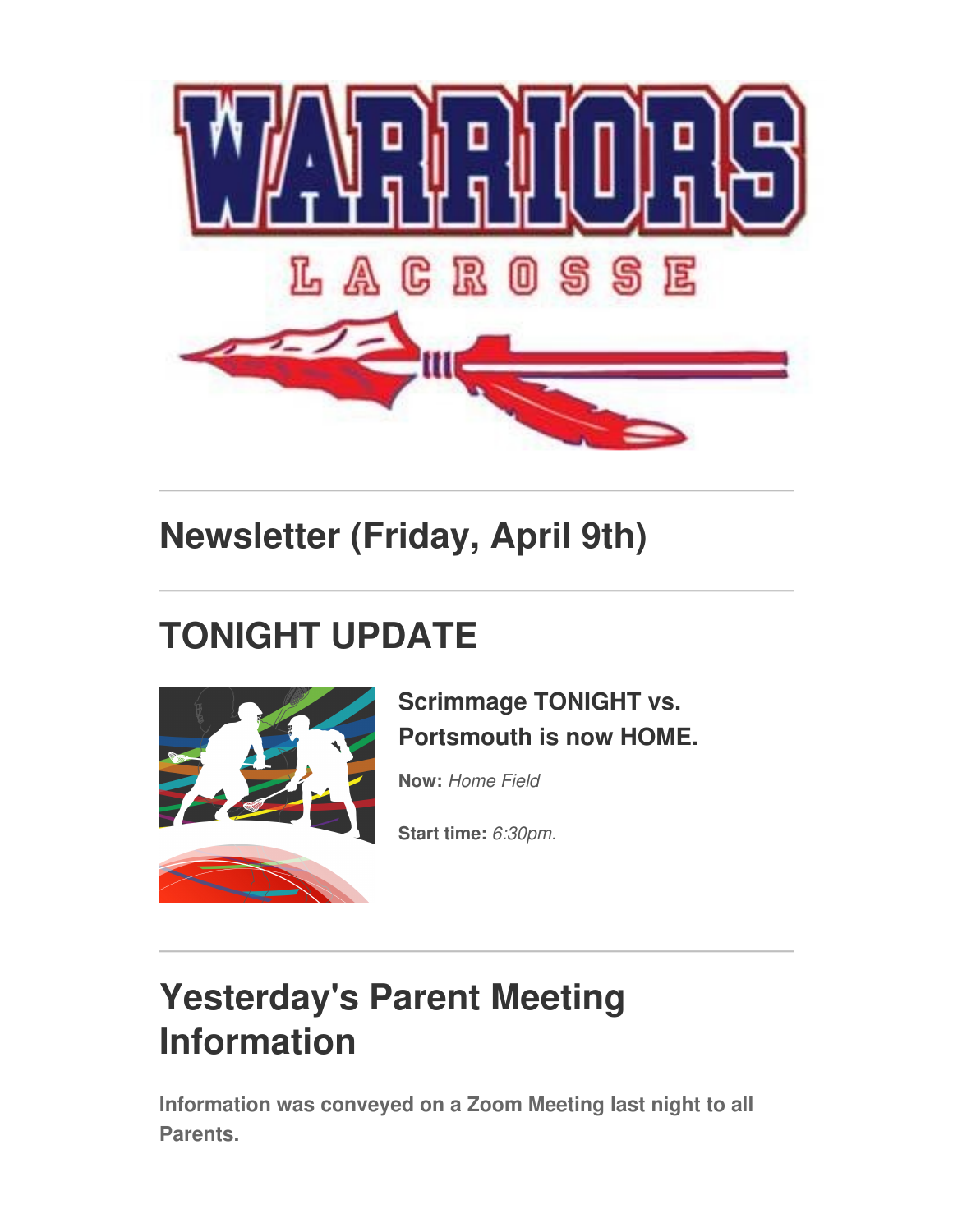#### **KEY MESSAGES**

- Preseason Player Kickoff last week.
- Preseason scrimmages this week.
- Team Photos and Senior Pictures next week.

#### **SIGN-UPS**

- Signup for away game snacks **[HERE](https://whslacrosse.org/away-game-sign-up)** ▪ Sign-
- up for Team dinner **[HERE](https://whslacrosse.org/team-dinner-sign-up)**

#### **FUTURE DATES**

- Senior Night **Tentatively** scheduled on May 18th (**need 2 volunteers**) ▪ Banquet
	- TBD

-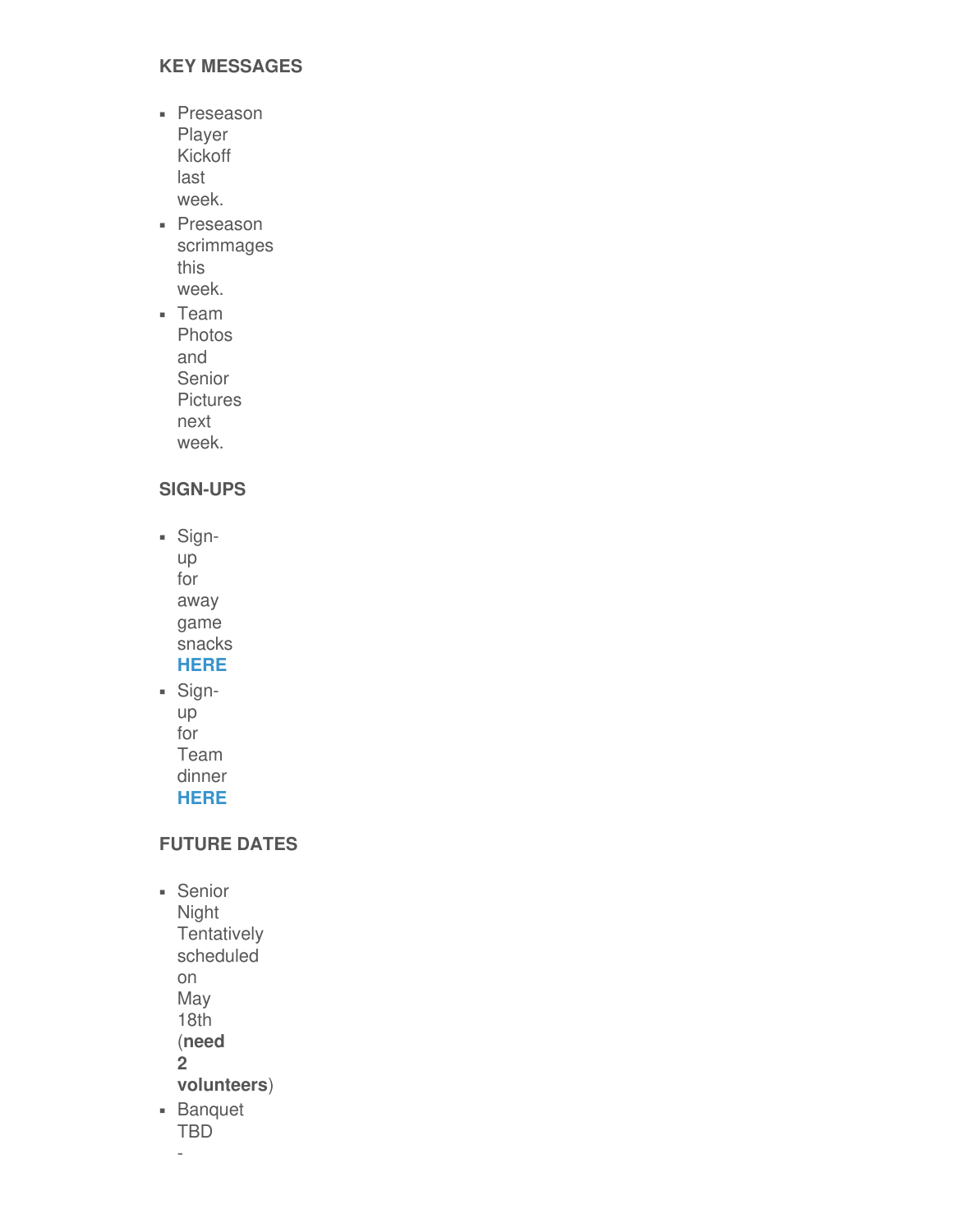```
likely
  outdoors
  (need
  3
  volunteers)
• Community
 Night
 to
 resume
 in
 2022
```
**NOTE:** *The boys non-profit lacrosse board will have outgoing parents from the senior class. We need 203 board volunteers by the end of the 2021 Season.*

Additional content shared at the Parent Meeting is **[HERE](https://whslacrosse.org/newsletters)** (power point).

### **2021 Fundraiser**

Players were asked to share 20 e-mail addresses of friends and family for our safe no contact fundraiser. They will need to provide e-mails by this Thursday March 8th .

#### **Check it out: [WeFund4U](https://wefund4u.com/fundraiser/winn21/c/106522) Website**

*Please note when friends and family receive the e-mail from WEFUND4U it will come from your player and we do not see or share these e-mails with anyone else. Several schools including WHS have used this fundraiser in the past 2 years and it is been very successful.*